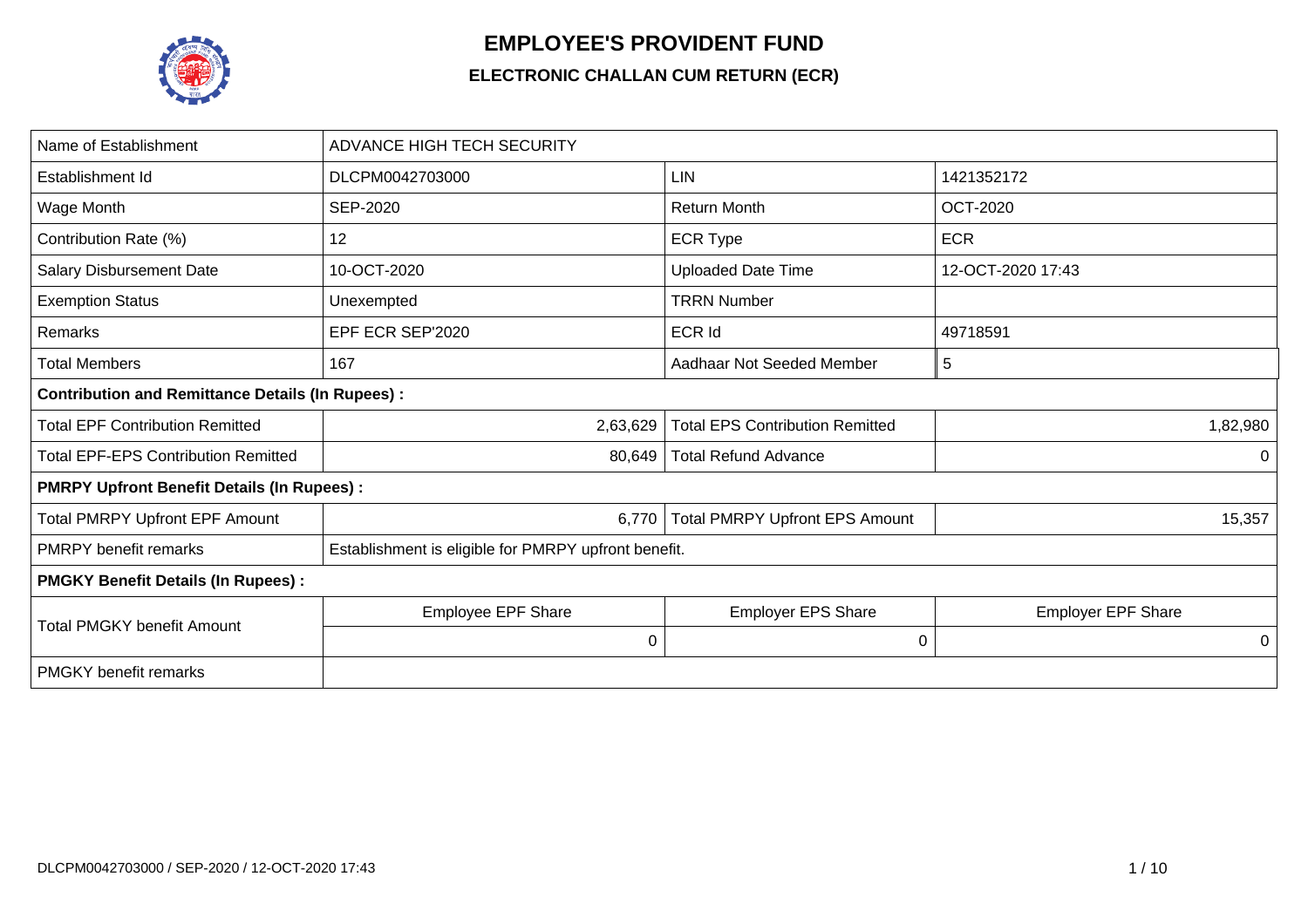## Member Details :-

|                | <b>UAN</b><br>SI. No. | Name as per                       |                                          |              |            | Wages      |             |       | <b>Contribution Remitted</b> |           |                    |                |                                | <b>PMRPY / PMGKY Benefit</b> |                 | <b>Posting</b>                   |
|----------------|-----------------------|-----------------------------------|------------------------------------------|--------------|------------|------------|-------------|-------|------------------------------|-----------|--------------------|----------------|--------------------------------|------------------------------|-----------------|----------------------------------|
|                |                       | <b>ECR</b>                        | <b>UAN</b><br><b>Repository</b>          | <b>Gross</b> | <b>EPF</b> | <b>EPS</b> | <b>EDLI</b> | EE    | <b>EPS</b>                   | <b>ER</b> | <b>NCP</b><br>Days | <b>Refunds</b> | <b>Pension</b><br><b>Share</b> | ER PF<br><b>Share</b>        | <b>EE Share</b> | <b>Location of</b><br>the member |
| $\overline{1}$ | 100964248629          | Mr. ABHIMANYU                     | ABHIMANYU                                | 13,700       | 13,700     | 13,700     | 13,700      | 1,644 | 1,141                        | 503       | $\overline{2}$     | $\Omega$       |                                |                              |                 | N.A                              |
| 2              | 101499914769          | Mr. ABHISHEK                      | <b>ABHISHEK</b>                          | 14,842       | 14,842     | 14,842     | 14,842      | 1,781 | 1,236                        | 545       | $\mathbf 0$        | $\Omega$       |                                |                              |                 | N.A.                             |
| 3              | 101583985595          | Mr. AJAY<br><b>KUMAR</b>          | <b>AJAY KUMAR</b>                        | 13,700       | 13,700     | 13,700     | 13,700      | 1,644 | 1,141                        | 503       | $\overline{2}$     | $\Omega$       |                                |                              |                 | N.A.                             |
| $\overline{4}$ | 101433399937          | Mr. AJAY<br><b>KUMAR</b>          | <b>AJAY KUMAR</b>                        | 14,271       | 14,271     | 14,271     | 14,271      | 1,713 | 1,189                        | 524       | $\mathbf{1}$       | $\Omega$       |                                |                              |                 | N.A.                             |
| 5              | 101461682976          | <b>AJAY KUMAR</b><br><b>BARAR</b> | <b>AJAY KUMAR</b><br><b>BARAR</b>        | 13,129       | 13,129     | 13,129     | 13,129      | 1,575 | 1,094                        | 481       | 3                  | 0              |                                |                              |                 | N.A.                             |
| 6              | 101617238283          | AKHILESH<br><b>KUMAR YADAV</b>    | <b>AKHILESH</b><br><b>KUMAR</b><br>YADAV | 10,846       | 10,846     | 10,846     | 10,846      | 1,302 | 903                          | 399       | $\overline{7}$     | $\Omega$       |                                |                              |                 | N.A.                             |
| $\overline{7}$ | 100897645095          | Mr. AMARESH<br><b>KUMAR</b>       | AMARESH<br><b>KUMAR</b>                  | 14,842       | 14,842     | 14,842     | 14,842      | 1,781 | 1,236                        | 545       | $\mathbf 0$        | 0              |                                |                              |                 | N.A.                             |
| 8              | 101446308814          | <b>AMIT KUMAR</b>                 | <b>AMIT KUMAR</b>                        | 14,842       | 14,842     | 14,842     | 14,842      | 1,781 | 1,236                        | 545       | $\mathbf 0$        | $\mathbf 0$    |                                |                              |                 | N.A.                             |
| 9              | 101507961813          | Mr. AMIT<br><b>KUMAR</b>          | <b>AMIT KUMAR</b>                        | 13,129       | 13,129     | 13,129     | 13,129      | 1,575 | 1,094                        | 481       | 3                  | $\mathbf 0$    |                                |                              |                 | N.A.                             |
| 10             | 101485166730          | <b>ANIL KUMAR</b>                 | <b>ANIL KUMAR</b>                        | 14,271       | 14,271     | 14,271     | 14,271      | 1,713 | 1,189                        | 524       | $\mathbf{1}$       | 0              |                                |                              |                 | N.A.                             |
| 11             | 101588416738          | Mr. ANIL<br>KUMAR PANDEY PANDEY   | ANIL KUMAR                               | 14,842       | 14,842     | 14,842     | 14,842      | 1,781 | 1,236                        | 545       | $\mathbf 0$        | $\overline{0}$ |                                |                              |                 | N.A.                             |
| 12             | 101485167181          | ANIRUDH                           | ANIRUDH                                  | 14,842       | 14,842     | 14,842     | 14,842      | 1,781 | 1,236                        | 545       | $\mathbf 0$        | $\Omega$       |                                |                              |                 | N.A.                             |
| 13             | 10121957572<br>7      | <b>ANITA</b>                      | <b>ANITA</b>                             | 14,842       | 14,842     | 14,842     | 14,842      | 1,781 | 1,236                        | 545       | $\mathbf 0$        | $\Omega$       |                                |                              |                 | N.A                              |
| 14             | 101433399916          | Mr. ANKIT                         | <b>ANKIT</b>                             | 13,700       | 13,700     | 13,700     | 13,700      | 1,644 | 1,141                        | 503       | $\overline{2}$     | 0              |                                |                              |                 | N.A.                             |
| 15             | 101068695920          | Mr. ANKUR<br><b>GAUTAM</b>        | <b>ANKUR</b><br><b>GAUTAM</b>            | 14,842       | 14,842     | 14,842     | 14,842      | 1,781 | 1,236                        | 545       | $\mathbf 0$        | $\Omega$       |                                |                              |                 | N.A                              |
| 16             | 101087749327          | Mr. ANUBHAV<br><b>SINGH</b>       | ANUBHAV<br><b>SINGH</b>                  | 14,842       | 14,842     | 14,842     | 14,842      | 1,781 | 1,236                        | 545       | $\mathbf 0$        | $\mathbf 0$    |                                |                              |                 | N.A.                             |
| 17             | 100724883569          | Mr. ANUJ<br><b>SHARMA</b>         | ANUJ<br><b>SHARMA</b>                    | 14,842       | 14,842     | 14,842     | 14,842      | 1,781 | 1,236                        | 545       | $\mathbf 0$        | $\Omega$       |                                |                              |                 | N.A.                             |
| 18             | 101067269467          | Mr. ARUN<br><b>KUMAR</b>          | <b>ARUN</b><br><b>KUMAR</b>              | 13,700       | 13,700     | 13,700     | 13,700      | 1.644 | 1,141                        | 503       | $\overline{2}$     | $\Omega$       |                                |                              |                 | N.A.                             |
| 19             | 101209488191          | ARUN YADAV                        | <b>ARUN YADAV</b>                        | 14,842       | 14,842     | 14,842     | 14,842      | 1,781 | 1,236                        | 545       | $\mathbf 0$        | $\mathbf 0$    | <b>PMRPY</b>                   | <b>PMRPY</b>                 |                 | N.A.                             |
| 20             | 100634808941          | ASHA DAS                          | ASHA DAS                                 | 14,842       | 14,842     | 14,842     | 14,842      | 1,781 | 1,236                        | 545       | $\mathbf 0$        | 0              |                                |                              |                 | N.A.                             |
| 21             | 101606581416          | Mr. ASHIF                         | <b>ASHIF</b>                             | 6,279        | 6,279      | 6,279      | 6,279       | 753   | 523                          | 230       | 15                 | $\Omega$       |                                |                              |                 | N.A.                             |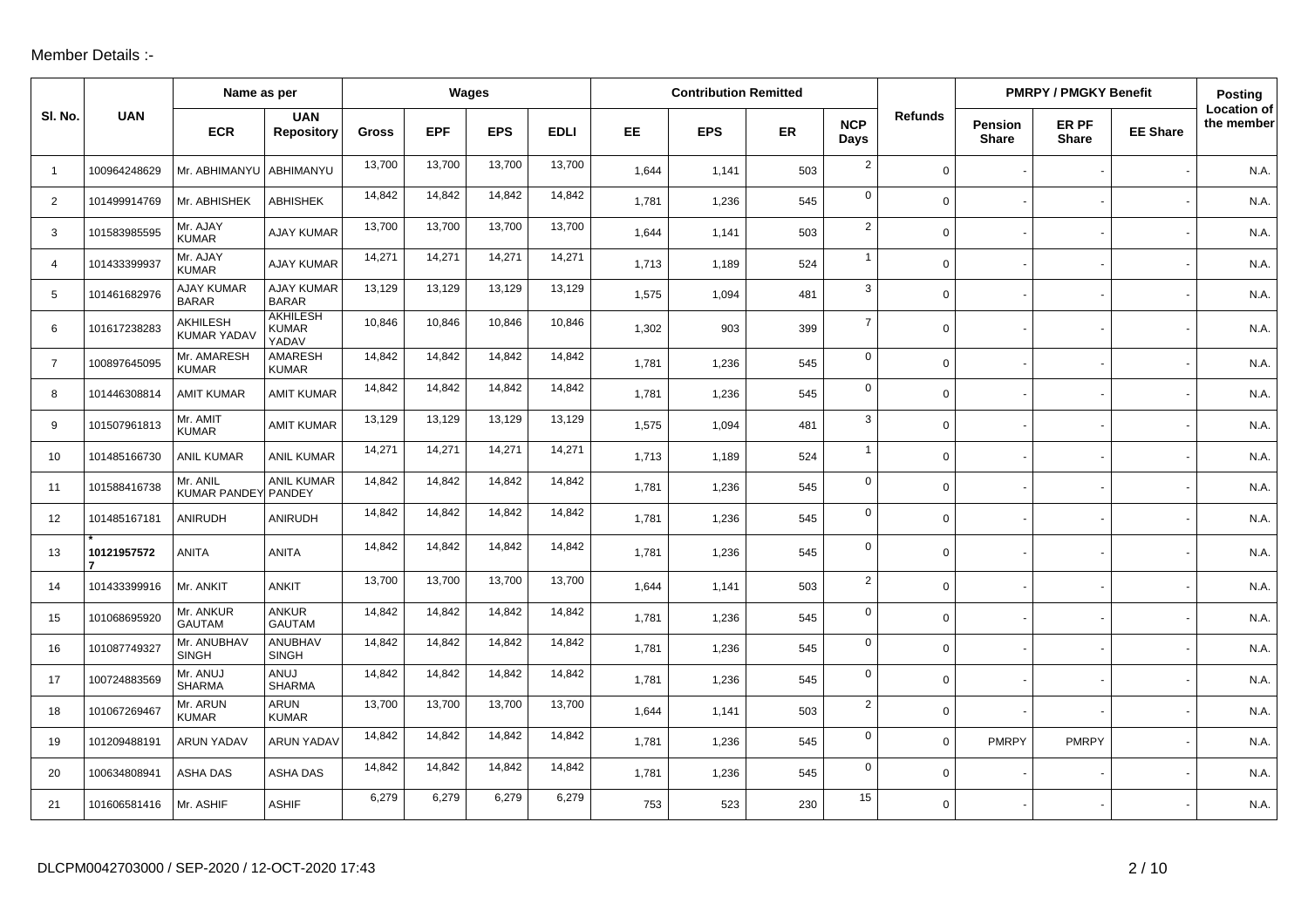|         |                  | Name as per                                 |                                                |              | Wages      |            |             |       | <b>Contribution Remitted</b> |           |                    |                |                         | <b>PMRPY / PMGKY Benefit</b> |                 | Posting                          |
|---------|------------------|---------------------------------------------|------------------------------------------------|--------------|------------|------------|-------------|-------|------------------------------|-----------|--------------------|----------------|-------------------------|------------------------------|-----------------|----------------------------------|
| SI. No. | <b>UAN</b>       | <b>ECR</b>                                  | <b>UAN</b><br><b>Repository</b>                | <b>Gross</b> | <b>EPF</b> | <b>EPS</b> | <b>EDLI</b> | EE.   | <b>EPS</b>                   | <b>ER</b> | <b>NCP</b><br>Days | <b>Refunds</b> | <b>Pension</b><br>Share | ER PF<br><b>Share</b>        | <b>EE Share</b> | <b>Location of</b><br>the member |
| 22      | 101497093307     | Mr. ASHISH<br><b>KUMAR</b>                  | <b>ASHISH</b><br><b>KUMAR</b>                  | 13,700       | 13,700     | 13,700     | 13,700      | 1,644 | 1,141                        | 503       | $\sqrt{2}$         | $\mathbf 0$    |                         |                              |                 | N.A.                             |
| 23      | 101564885336     | Mr. ATUL<br><b>KUMAR</b>                    | <b>ATUL KUMAR</b>                              | 13,129       | 13,129     | 13,129     | 13,129      | 1,575 | 1,094                        | 481       | 3                  | $\Omega$       |                         |                              |                 | N.A.                             |
| 24      | 100634810887     | <b>AVINASH</b><br><b>KUMAR</b>              | <b>AVINASH</b><br><b>KUMAR</b>                 | 10,275       | 10,275     | 10,275     | 10,275      | 1,233 | 856                          | 377       | 8                  | $\Omega$       |                         |                              |                 | N.A.                             |
| 25      | 101488336543     | Mr. AZAD                                    | <b>AZAD</b>                                    | 13,129       | 13,129     | 13,129     | 13,129      | 1,575 | 1,094                        | 481       | 3                  | $\Omega$       |                         |                              |                 | N.A.                             |
| 26      | 100987131212     | Mr. BAMBAM<br><b>KUMAR</b><br><b>PASWAN</b> | <b>BAMBAM</b><br><b>KUMAR</b><br><b>PASWAN</b> | 11,988       | 11,988     | 11,988     | 11,988      | 1,439 | 999                          | 440       | $\sqrt{5}$         | $\mathbf 0$    |                         |                              |                 | N.A.                             |
| 27      | 101203164931     | Mr. BHANU<br><b>PRATAP SINGH</b>            | <b>BHANU</b><br><b>PRATAP</b><br>SINGH         | 14,842       | 14,842     | 14,842     | 14,842      | 1,781 | 1,236                        | 545       | $\mathbf 0$        | $\Omega$       |                         |                              |                 | N.A.                             |
| 28      | 100551205569     | <b>BHARAT KR</b>                            | <b>BHARAT</b><br><b>KUMAR</b><br><b>MANDAL</b> | 14,842       | 14,842     | 14,842     | 14,842      | 1,781 | 1,236                        | 545       | $\mathbf 0$        | $\mathbf 0$    |                         |                              |                 | N.A.                             |
| 29      | 101202213967     | Mr.<br><b>BHUPENDER</b>                     | <b>BHUPENDER</b>                               | 9,704        | 9,704      | 9,704      | 9,704       | 1,164 | 808                          | 356       | 9                  | $\Omega$       |                         |                              |                 | N.A.                             |
| 30      | 101086023345     | <b>BRAJENDRA</b><br><b>KUMAR</b>            | <b>BRAJENDRA</b><br><b>KUMAR</b>               | 14,271       | 14,271     | 14,271     | 14,271      | 1,713 | 1,189                        | 524       | $\mathbf{1}$       | $\Omega$       |                         |                              |                 | N.A.                             |
| 31      | 101290886572     | Mr. BUNTY<br><b>KUMAR</b>                   | <b>BUNTY</b><br><b>KUMAR</b>                   | 14,271       | 14,271     | 14,271     | 14,271      | 1,713 | 1,189                        | 524       | $\overline{1}$     | $\Omega$       |                         |                              |                 | N.A.                             |
| 32      | 101426785411     | Mr. CHANDPAL<br><b>SHARMA</b>               | CHANDER<br>PAL SHARMA                          | 13,700       | 13,700     | 13,700     | 13,700      | 1,644 | 1,141                        | 503       | $\overline{2}$     | $\Omega$       | <b>PMRPY</b>            | <b>PMRPY</b>                 |                 | N.A.                             |
| 33      | 101270907713     | Ms. CHANDNI                                 | <b>CHANDNI</b>                                 | 14,271       | 14,271     | 14,271     | 14,271      | 1,713 | 1,189                        | 524       | $\overline{1}$     | $\mathbf 0$    | <b>PMRPY</b>            | <b>PMRPY</b>                 |                 | N.A.                             |
| 34      | 100651780221     | Mr. CHHOTU<br><b>KUMAR GUPTA</b>            | <b>CHHOTU</b><br><b>KUMAR</b><br><b>GUPTA</b>  | 14,842       | 14,842     | 14,842     | 14,842      | 1,781 | 1,236                        | 545       | $\mathbf 0$        | $\Omega$       |                         |                              |                 | N.A.                             |
| 35      | 100511528677     | Mr. DEEPAK                                  | <b>DEEPAK</b>                                  | 14,842       | 14,842     | 14,842     | 14,842      | 1,781 | 1,236                        | 545       | $\mathbf 0$        | $\Omega$       |                         |                              |                 | N.A.                             |
| 36      | 101407567060     | Mr. DEEPAK<br><b>MISHRA</b>                 | <b>DEEPAK</b><br><b>MISHRA</b>                 | 13,129       | 13,129     | 13,129     | 13,129      | 1,575 | 1,094                        | 481       | 3                  | $\Omega$       |                         |                              |                 | N.A.                             |
| 37      | 10055120291<br>8 | <b>DEVRAJ</b>                               | <b>DEVRAJ</b>                                  | 13,700       | 13,700     | 13,700     | 13,700      | 1,644 | 1,141                        | 503       | $\overline{2}$     | $\Omega$       |                         |                              |                 | N.A.                             |
| 38      | 101129049712     | <b>DILIP KUMAR</b>                          | <b>DILIP KUMAR</b>                             | 13,129       | 13,129     | 13,129     | 13,129      | 1,575 | 1,094                        | 481       | 3                  | $\Omega$       |                         |                              |                 | N.A.                             |
| 39      | 101390362478     | Mr. GOPAL                                   | <b>GOPAL</b>                                   | 13,700       | 13,700     | 13,700     | 13,700      | 1,644 | 1,141                        | 503       | $\overline{2}$     | $\mathbf 0$    |                         |                              |                 | N.A.                             |
| 40      | 101414598845     | Mr. GOPAL                                   | <b>GOPAL</b>                                   | 11,417       | 11,417     | 11,417     | 11,417      | 1,370 | 951                          | 419       | 6                  | $\mathbf 0$    |                         |                              |                 | N.A.                             |
| 41      | 101601223663     | Mr. GOVIND<br><b>SINGH</b>                  | <b>GOVIND</b><br><b>SINGH</b>                  | 2,283        | 2,283      | 2,283      | 2,283       | 274   | 190                          | 84        | 22                 | $\mathbf 0$    |                         |                              |                 | N.A.                             |
| 42      | 101575118131     | <b>GULSHAN</b><br><b>KUMAR</b>              | <b>GULSHAN</b><br><b>KUMAR</b>                 | 14,842       | 14,842     | 14,842     | 14,842      | 1,781 | 1,236                        | 545       | $\mathbf 0$        | $\Omega$       |                         |                              |                 | N.A.                             |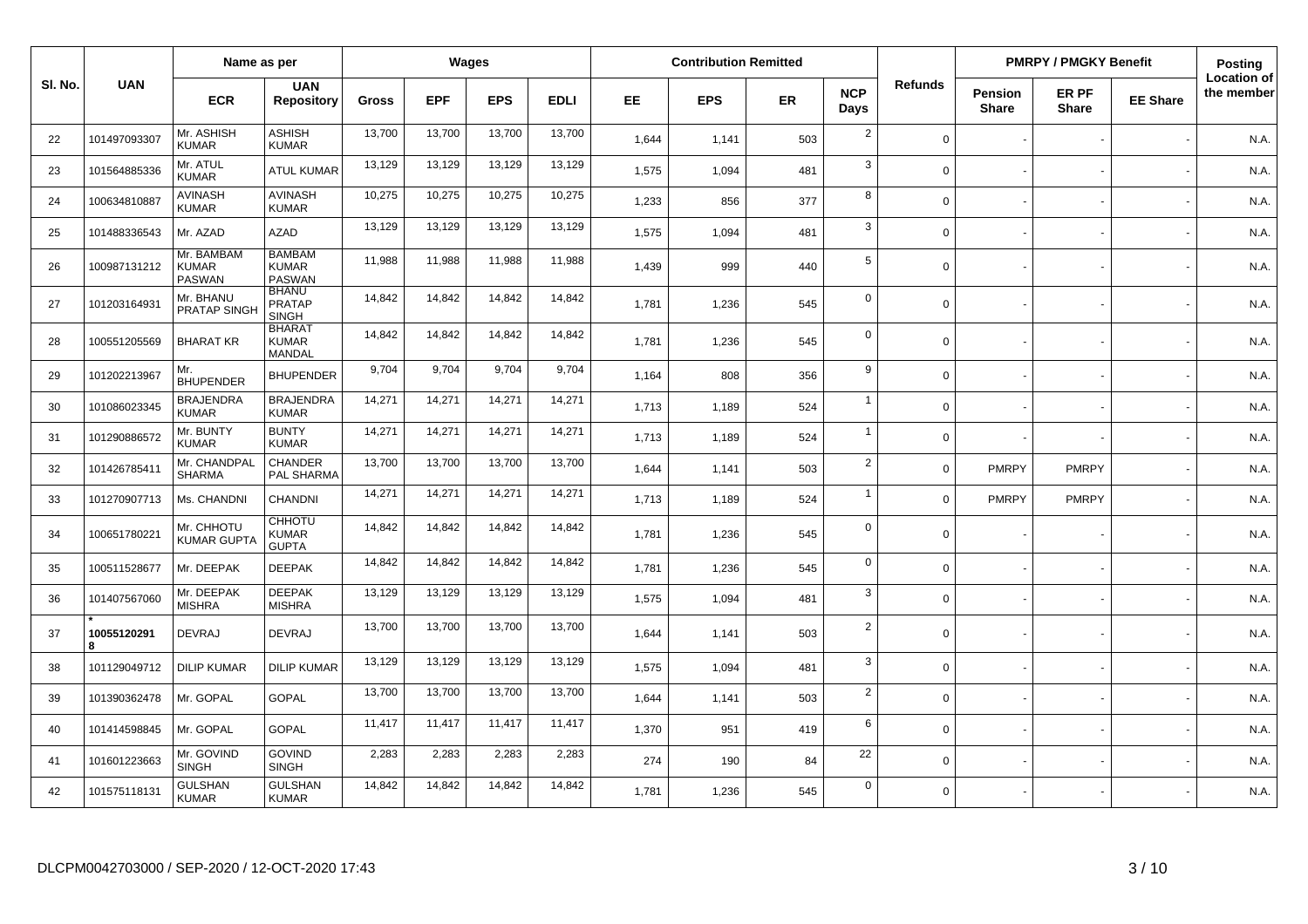|         |              | Name as per                               |                                       |              |            | Wages      |             |       | <b>Contribution Remitted</b> |     |                    |                |                                | <b>PMRPY / PMGKY Benefit</b> |                 | Posting                          |
|---------|--------------|-------------------------------------------|---------------------------------------|--------------|------------|------------|-------------|-------|------------------------------|-----|--------------------|----------------|--------------------------------|------------------------------|-----------------|----------------------------------|
| SI. No. | <b>UAN</b>   | <b>ECR</b>                                | <b>UAN</b><br><b>Repository</b>       | <b>Gross</b> | <b>EPF</b> | <b>EPS</b> | <b>EDLI</b> | EE.   | <b>EPS</b>                   | ER  | <b>NCP</b><br>Days | <b>Refunds</b> | <b>Pension</b><br><b>Share</b> | ER PF<br><b>Share</b>        | <b>EE Share</b> | <b>Location of</b><br>the member |
| 43      | 101596370231 | <b>HARI GOVIND</b>                        | HARI<br><b>GOVIND</b>                 | 12,559       | 12,559     | 12,559     | 12,559      | 1,507 | 1,046                        | 461 | $\overline{4}$     | $\mathbf 0$    |                                |                              |                 | N.A.                             |
| 44      | 100566333717 | <b>HARIBILASH</b><br><b>SINGH</b>         | <b>HARIBILASH</b><br><b>SINGH</b>     | 14,842       | 14,842     | 14,842     | 14,842      | 1,781 | 1,236                        | 545 | $\mathbf 0$        | $\Omega$       |                                |                              |                 | N.A.                             |
| 45      | 101186798598 | <b>HARISH KUMAI</b>                       | <b>HARISH</b><br><b>KUMAR</b>         | 14,842       | 14,842     | 14,842     | 14,842      | 1,781 | 1,236                        | 545 | $\mathbf 0$        | $\Omega$       |                                |                              |                 | N.A.                             |
| 46      | 100964248693 | Mr. HARISH<br><b>KUMAR</b>                | <b>HARISH</b><br><b>KUMAR</b>         | 13,700       | 13,700     | 13,700     | 13,700      | 1,644 | 1,141                        | 503 | $\overline{2}$     | $\Omega$       |                                |                              |                 | N.A.                             |
| 47      | 101488336504 | Mrs. HEMA<br><b>SAXENA</b>                | <b>HEMA</b><br>SAXENA                 | 14,271       | 14,271     | 14,271     | 14,271      | 1,713 | 1,189                        | 524 | $\mathbf{1}$       | $\mathbf 0$    |                                |                              |                 | N.A.                             |
| 48      | 100733147714 | Mr. HIMANSHU<br>THAKUR                    | <b>HIMANSHU</b><br><b>THAKUR</b>      | 14,271       | 14,271     | 14,271     | 14,271      | 1,713 | 1,189                        | 524 | $\overline{1}$     | $\Omega$       |                                |                              |                 | N.A.                             |
| 49      | 101205072214 | Mr. HRIPAL                                | <b>HRIPAL</b>                         | 14,271       | 14,271     | 14,271     | 14,271      | 1,713 | 1,189                        | 524 | $\overline{1}$     | $\mathsf 0$    |                                |                              |                 | N.A.                             |
| 50      | 101186780620 | Mr. IMRAN<br><b>KHAN</b>                  | <b>IMRAN KHAN</b>                     | 14,271       | 14,271     | 14,271     | 14,271      | 1,713 | 1,189                        | 524 | $\mathbf{1}$       | $\mathbf 0$    |                                |                              |                 | N.A.                             |
| 51      | 101393221463 | Mrs.<br><b>INDRAWATI</b>                  | <b>INDRAWATI</b>                      | 14,842       | 14,842     | 14,842     | 14,842      | 1,781 | 1,236                        | 545 | $\mathbf 0$        | $\mathbf 0$    |                                |                              |                 | N.A.                             |
| 52      | 100511591545 | Mr. JAGJEEVAN                             | JAGJEEVAN                             | 14,271       | 14,271     | 14,271     | 14,271      | 1,713 | 1,189                        | 524 | $\overline{1}$     | $\Omega$       |                                |                              |                 | N.A.                             |
| 53      | 101452109726 | Mr. JAI<br><b>BHAGWAN</b><br><b>SINGH</b> | JAI<br><b>BHAGWAN</b><br><b>SINGH</b> | 12,559       | 12,559     | 12,559     | 12,559      | 1,507 | 1,046                        | 461 | $\overline{4}$     | $\Omega$       |                                |                              |                 | N.A.                             |
| 54      | 101414468451 | Mrs. KAILASH<br><b>DEVI</b>               | <b>KAILASH</b><br><b>DEVI</b>         | 14,842       | 14,842     | 14,842     | 14,842      | 1,781 | 1,236                        | 545 | $\mathsf 0$        | $\mathbf 0$    |                                |                              |                 | N.A.                             |
| 55      | 101600713058 | Ms. KANCHAN                               | <b>KANCHAN</b>                        | 14,271       | 14,271     | 14,271     | 14,271      | 1,713 | 1,189                        | 524 | $\overline{1}$     | $\Omega$       |                                |                              |                 | N.A.                             |
| 56      | 101488336440 | Mr. KANDHI LAL                            | <b>KANDHI LAL</b>                     | 11,417       | 11,417     | 11,417     | 11,417      | 1,370 | 951                          | 419 | 6                  | $\mathbf 0$    |                                |                              |                 | N.A.                             |
| 57      | 101228120643 | Mr. KAPIL                                 | <b>KAPIL</b>                          | 14,271       | 14,271     | 14,271     | 14,271      | 1,713 | 1,189                        | 524 | $\overline{1}$     | $\Omega$       |                                |                              |                 | N.A.                             |
| 58      | 101459740095 | Mr. KARAMBIR<br><b>SINGH</b>              | <b>KARAMBIR</b><br><b>SINGH</b>       | 14,271       | 14,271     | 14,271     | 14,271      | 1,713 | 1,189                        | 524 | $\mathbf{1}$       | $\Omega$       |                                |                              |                 | N.A.                             |
| 59      | 100758416227 | Mr. KARTIK                                | <b>KARTIK</b>                         | 14,271       | 14,271     | 14,271     | 14,271      | 1,713 | 1,189                        | 524 | $\overline{1}$     | $\Omega$       |                                |                              |                 | N.A.                             |
| 60      | 101497092840 | <b>KOMAL KUMAR</b>                        | <b>KOMAL</b><br><b>KUMARI</b>         | 14,842       | 14,842     | 14,842     | 14,842      | 1,781 | 1,236                        | 545 | $\mathsf 0$        | $\Omega$       |                                |                              |                 | N.A.                             |
| 61      | 101600713062 | Ms. KRANTI                                | <b>KRANTI</b>                         | 12,559       | 12,559     | 12,559     | 12,559      | 1,507 | 1,046                        | 461 | $\overline{4}$     | $\Omega$       |                                |                              |                 | N.A.                             |
| 62      | 101181778376 | Ms. KUMARI<br><b>SHALINI</b>              | <b>KUMARI</b><br><b>SHALINI</b>       | 14,842       | 14,842     | 14,842     | 14,842      | 1,781 | 1,236                        | 545 | $\mathsf 0$        | $\Omega$       |                                |                              |                 | N.A.                             |
| 63      | 101419412127 | LOKENDRA<br><b>KUMAR</b>                  | <b>LOKENDRA</b><br><b>KUMAR</b>       | 14,271       | 14,271     | 14,271     | 14,271      | 1,713 | 1,189                        | 524 | $\overline{1}$     | $\Omega$       |                                |                              |                 | N.A.                             |
| 64      | 100551203135 | <b>MAMTA</b>                              | <b>MAMTA</b>                          | 3,425        | 3,425      | 3,425      | 3,425       | 411   | 285                          | 126 | 20                 | $\Omega$       |                                |                              |                 | N.A.                             |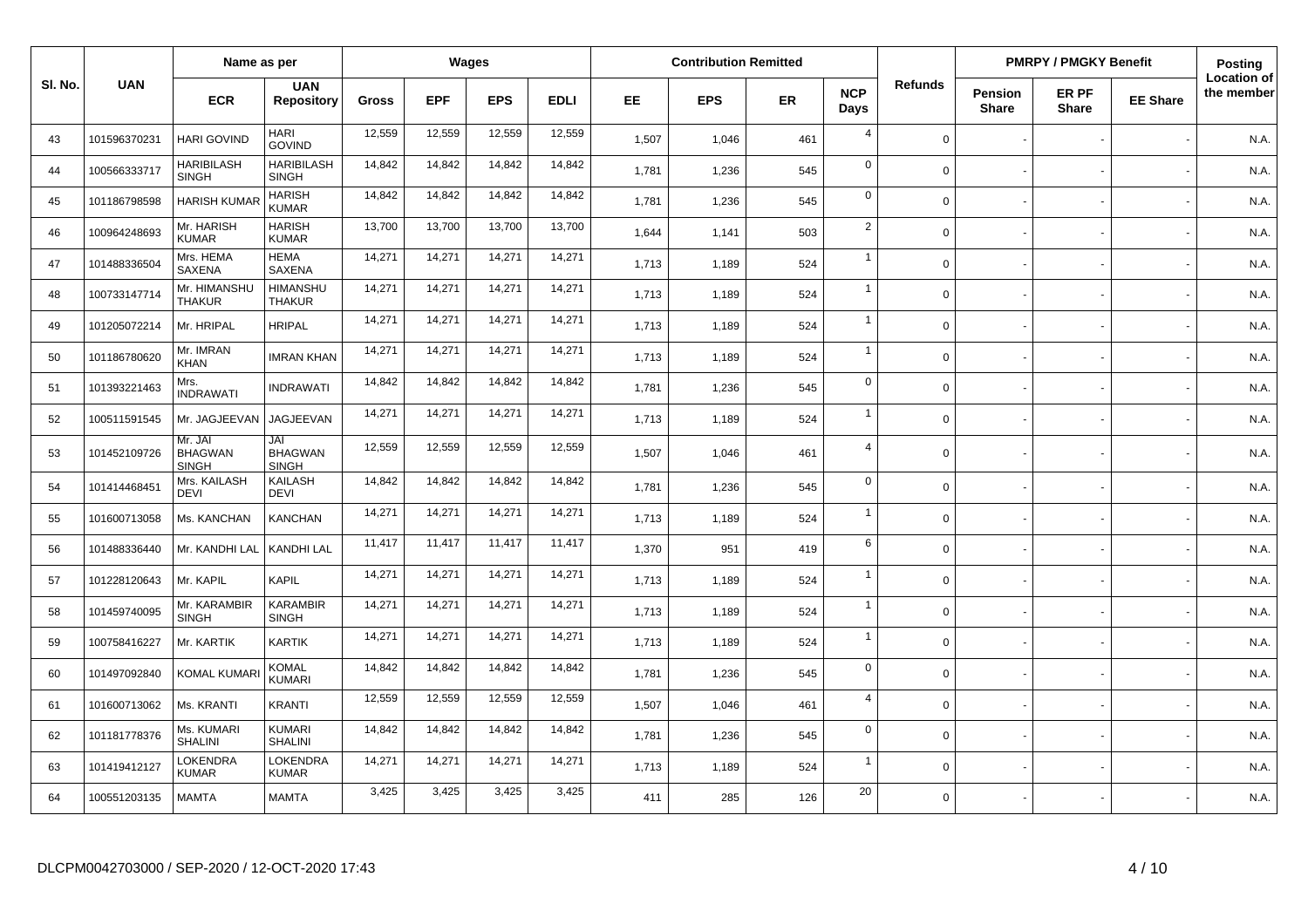|         |              | Name as per                                   |                                                  |        | Wages      |            |             |       | <b>Contribution Remitted</b> |           |                    |                |                         | <b>PMRPY / PMGKY Benefit</b> |                 | Posting                          |
|---------|--------------|-----------------------------------------------|--------------------------------------------------|--------|------------|------------|-------------|-------|------------------------------|-----------|--------------------|----------------|-------------------------|------------------------------|-----------------|----------------------------------|
| SI. No. | <b>UAN</b>   | <b>ECR</b>                                    | <b>UAN</b><br><b>Repository</b>                  | Gross  | <b>EPF</b> | <b>EPS</b> | <b>EDLI</b> | EE.   | <b>EPS</b>                   | <b>ER</b> | <b>NCP</b><br>Days | <b>Refunds</b> | <b>Pension</b><br>Share | ER PF<br><b>Share</b>        | <b>EE Share</b> | <b>Location of</b><br>the member |
| 65      | 101571276231 | Mr. MANISH<br><b>KUMAR</b>                    | <b>MANISH</b><br><b>KUMAR</b>                    | 12,559 | 12,559     | 12,559     | 12,559      | 1,507 | 1,046                        | 461       | $\overline{4}$     | $\Omega$       |                         |                              |                 | N.A.                             |
| 66      | 101226699638 | <b>MANISH KUMA</b>                            | <b>MANISH</b><br><b>KUMAR</b>                    | 14,271 | 14,271     | 14,271     | 14,271      | 1,713 | 1,189                        | 524       | $\overline{1}$     | $\Omega$       | <b>PMRPY</b>            | <b>PMRPY</b>                 |                 | N.A.                             |
| 67      | 101433399944 | Mr.<br><b>MANMOHAN</b><br><b>SINGH</b>        | <b>MANMOHAN</b><br><b>SINGH</b>                  | 14,842 | 14,842     | 14,842     | 14,842      | 1,781 | 1,236                        | 545       | $\mathbf 0$        | $\Omega$       |                         |                              |                 | N.A.                             |
| 68      | 101176538245 | Mr. MANOJ<br><b>KUMAR</b>                     | <b>MANOJ</b><br><b>KUMAR</b>                     | 14,842 | 14,842     | 14,842     | 14,842      | 1,781 | 1,236                        | 545       | $\mathbf 0$        | $\Omega$       |                         |                              |                 | N.A.                             |
| 69      | 101299433085 | Mr. MANOJ<br><b>KUMAR</b><br><b>PRAJAPATI</b> | <b>MANOJ</b><br><b>KUMAR</b><br><b>PRAJAPATI</b> | 14,842 | 14,842     | 14,842     | 14,842      | 1,781 | 1,236                        | 545       | $\mathbf 0$        | $\Omega$       |                         |                              |                 | N.A.                             |
| 70      | 101497092864 | <b>MANOJ</b><br><b>PASWAN</b>                 | <b>MANOJ</b><br>PASWAN                           | 14,842 | 14,842     | 14,842     | 14,842      | 1,781 | 1,236                        | 545       | $\mathbf 0$        | $\mathbf 0$    |                         |                              |                 | N.A.                             |
| 71      | 100551203616 | <b>MANTUN</b>                                 | <b>MANTU SAH</b>                                 | 14,842 | 14,842     | 14,842     | 14,842      | 1,781 | 1,236                        | 545       | $\mathbf 0$        | $\mathbf 0$    |                         |                              |                 | N.A.                             |
| 72      | 100732911407 | Mr. MD RIZWAN<br><b>ALAM</b>                  | <b>MD RIZWAN</b><br><b>ALAM</b>                  | 8,563  | 8,563      | 8,563      | 8,563       | 1,028 | 713                          | 315       | 11                 | $\Omega$       |                         |                              |                 | N.A.                             |
| 73      | 100876013439 | Mr. MOHD<br><b>KURBAN</b>                     | <b>MOHD</b><br><b>KURBAN</b>                     | 14,842 | 14,842     | 14,842     | 14,842      | 1,781 | 1,236                        | 545       | $\mathbf 0$        | $\Omega$       |                         |                              |                 | N.A.                             |
| 74      | 101425713674 | Ms. MOHINI                                    | <b>MOHINI</b>                                    | 14,842 | 14,842     | 14,842     | 14,842      | 1,781 | 1,236                        | 545       | $\mathbf 0$        | $\mathbf 0$    | <b>PMRPY</b>            | <b>PMRPY</b>                 |                 | N.A.                             |
| 75      | 101454635198 | Mr. MOHIT<br><b>KUMAR GUPTA</b>               | <b>MOHIT</b><br><b>KUMAR</b><br><b>GUPTA</b>     | 14,271 | 14,271     | 14,271     | 14,271      | 1,713 | 1,189                        | 524       | $\overline{1}$     | $\Omega$       |                         |                              |                 | N.A.                             |
| 76      | 101068695846 | Mr. MOHIT<br><b>SHARMA</b>                    | <b>MOHIT</b><br><b>SHARMA</b>                    | 14,842 | 14,842     | 14,842     | 14,842      | 1,781 | 1,236                        | 545       | $\mathbf 0$        | $\mathbf 0$    |                         |                              |                 | N.A.                             |
| 77      | 101167949217 | Mr.<br><b>MUINUDDEEN</b>                      | MUINUDDEE<br>N                                   | 14,842 | 14,842     | 14,842     | 14,842      | 1,781 | 1,236                        | 545       | $\mathbf 0$        | $\Omega$       |                         |                              |                 | N.A.                             |
| 78      | 101528815510 | <b>MUKESH</b><br><b>KUMAR</b>                 | <b>MUKESH</b><br><b>KUMAR</b>                    | 14,842 | 14,842     | 14,842     | 14,842      | 1.781 | 1,236                        | 545       | $\mathbf 0$        | $\Omega$       |                         |                              |                 | N.A.                             |
| 79      | 101087749287 | Mr. MUKESH<br><b>KUMAR GUPTA</b>              | <b>MUKESH</b><br><b>KUMAR</b><br><b>GUPTA</b>    | 2,283  | 2,283      | 2,283      | 2,283       | 274   | 190                          | 84        | 22                 | $\Omega$       |                         |                              |                 | N.A.                             |
| 80      | 101064946242 | Mrs. MUNNI<br><b>DEVI</b>                     | <b>MUNNI DEVI</b>                                | 7,992  | 7,992      | 7,992      | 7,992       | 959   | 666                          | 293       | 12                 | $\Omega$       |                         |                              |                 | N.A.                             |
| 81      | 101114907546 | Mr. MURTAZA<br><b>ANSARI</b>                  | <b>MURTAZA</b><br><b>ANSARI</b>                  | 3,996  | 3,996      | 3,996      | 3,996       | 480   | 333                          | 147       | 19                 | $\Omega$       |                         |                              |                 | N.A.                             |
| 82      | 101414502106 | Mr. NAR SINGH<br><b>KUMAR</b>                 | <b>NAR SINGH</b><br><b>KUMAR</b>                 | 13,129 | 13,129     | 13,129     | 13,129      | 1,575 | 1,094                        | 481       | 3                  | $\mathbf 0$    |                         |                              |                 | N.A.                             |
| 83      | 100516642553 | Mr. NARENDER<br><b>SINGH</b>                  | NARENDER<br><b>SINGH</b>                         | 14,271 | 14,271     | 14,271     | 14,271      | 1,713 | 1,189                        | 524       | $\overline{1}$     | $\Omega$       |                         |                              |                 | N.A.                             |
| 84      | 100724234709 | Ms. NEELAM<br><b>DEVI</b>                     | NEELAM<br><b>DEVI</b>                            | 13,129 | 13,129     | 13,129     | 13,129      | 1,575 | 1,094                        | 481       | 3                  | $\Omega$       |                         |                              |                 | N.A.                             |
| 85      | 101439260480 | Mr. NEERAJ                                    | NEERAJ                                           | 11,417 | 11,417     | 11,417     | 11,417      | 1,370 | 951                          | 419       | 6                  | $\Omega$       |                         |                              |                 | N.A.                             |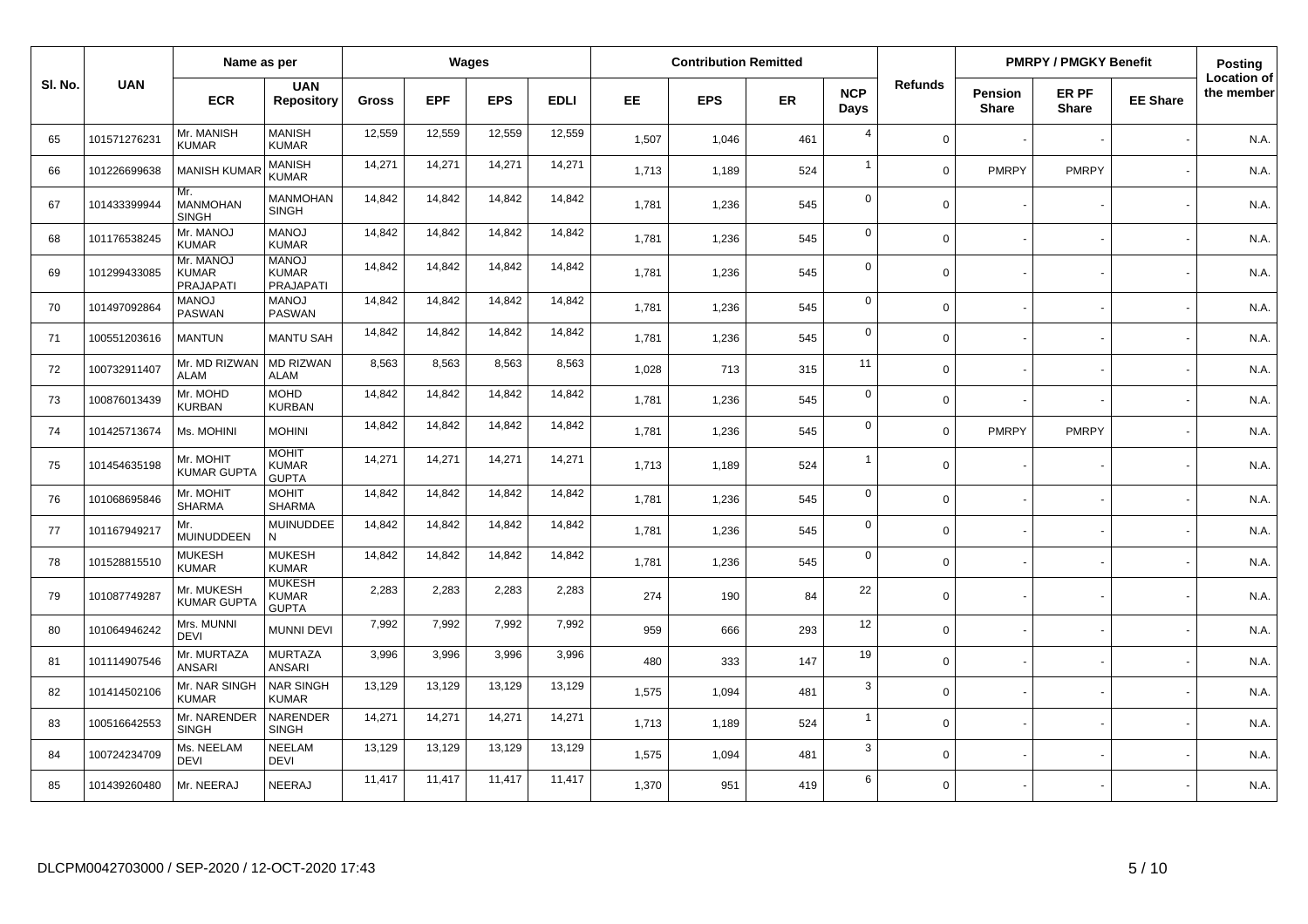|         |                  | Name as per                                |                                                |        | Wages      |            |             |       | <b>Contribution Remitted</b> |           |                    |                |                         | <b>PMRPY / PMGKY Benefit</b> |                 | Posting                          |
|---------|------------------|--------------------------------------------|------------------------------------------------|--------|------------|------------|-------------|-------|------------------------------|-----------|--------------------|----------------|-------------------------|------------------------------|-----------------|----------------------------------|
| SI. No. | <b>UAN</b>       | <b>ECR</b>                                 | <b>UAN</b><br><b>Repository</b>                | Gross  | <b>EPF</b> | <b>EPS</b> | <b>EDLI</b> | EE.   | <b>EPS</b>                   | <b>ER</b> | <b>NCP</b><br>Days | <b>Refunds</b> | Pension<br><b>Share</b> | ER PF<br><b>Share</b>        | <b>EE Share</b> | <b>Location of</b><br>the member |
| 86      | 101446308748     | Mr. NEERAJ<br><b>KUMAR</b>                 | NEERAJ<br><b>KUMAR</b>                         | 13,700 | 13,700     | 13,700     | 13,700      | 1,644 | 1,141                        | 503       | $\overline{2}$     | $\mathbf 0$    |                         |                              |                 | N.A.                             |
| 87      | 101458714825     | NIPU DEVI                                  | NIPU DEVI                                      | 14,842 | 14,842     | 14,842     | 14,842      | 1,781 | 1,236                        | 545       | $\mathbf 0$        | $\mathbf 0$    |                         |                              |                 | N.A.                             |
| 88      | 101485167201     | NITESH KUMA                                | <b>NITESH</b><br><b>KUMAR</b>                  | 13,700 | 13,700     | 13,700     | 13,700      | 1,644 | 1,141                        | 503       | $\overline{2}$     | $\mathbf 0$    |                         |                              |                 | N.A.                             |
| 89      | 101114907648     | Mr. ONKAR<br><b>KUMAR</b><br><b>PASWAN</b> | <b>ONKAR</b><br><b>KUMAR</b><br><b>PASWAN</b>  | 14,271 | 14,271     | 14,271     | 14,271      | 1,713 | 1,189                        | 524       | $\overline{1}$     | $\mathbf 0$    |                         |                              |                 | N.A.                             |
| 90      | 101107180683     | PAVNESH<br><b>KUMAR</b>                    | <b>PAVNESH</b><br><b>KUMAR</b>                 | 14,842 | 14,842     | 14,842     | 14,842      | 1,781 | 1,236                        | 545       | $\mathbf 0$        | $\mathbf 0$    |                         |                              |                 | N.A.                             |
| 91      | 10055120296<br>n | PAWAN II                                   | PAWAN                                          | 14,842 | 14,842     | 14,842     | 14,842      | 1,781 | 1,236                        | 545       | $\mathbf 0$        | $\mathbf 0$    |                         |                              |                 | N.A.                             |
| 92      | 101408083152     | Mr.<br>PHAHIMUDDEE                         | PHAHIMUDD<br><b>EEN</b>                        | 14,271 | 14,271     | 14,271     | 14,271      | 1,713 | 1,189                        | 524       | $\overline{1}$     | $\mathbf 0$    |                         |                              |                 | N.A.                             |
| 93      | 101217651935     | Ms. POOJA<br><b>KUMARI</b>                 | <b>POOJA</b><br><b>KUMARI</b>                  | 14,842 | 14,842     | 14,842     | 14,842      | 1,781 | 1,236                        | 545       | $\mathbf 0$        | $\mathbf 0$    |                         |                              |                 | N.A.                             |
| 94      | 101419412136     | PRABHA DEVI                                | <b>PRABHA</b><br><b>DEVI</b>                   | 13,700 | 13,700     | 13,700     | 13,700      | 1,644 | 1,141                        | 503       | $\overline{2}$     | $\Omega$       | <b>PMRPY</b>            | <b>PMRPY</b>                 |                 | N.A.                             |
| 95      | 101068695730     | Mr. PRADEEP                                | PRADEEP                                        | 11,988 | 11,988     | 11,988     | 11,988      | 1,439 | 999                          | 440       | $\sqrt{5}$         | $\mathbf 0$    |                         |                              |                 | N.A.                             |
| 96      | 100512304105     | Mr. PRADEEP<br><b>KUMAR SINGH</b>          | <b>PRADEEP</b><br><b>KUMAR</b><br><b>SINGH</b> | 17,991 | 15,000     | 15,000     | 15,000      | 1,800 | 1,250                        | 550       | $\mathbf 0$        | $\mathbf 0$    |                         |                              |                 | N.A.                             |
| 97      | 101458714936     | PREM CHAND                                 | PREM<br>CHAND                                  | 2,854  | 2,854      | 2,854      | 2,854       | 342   | 238                          | 104       | 21                 | $\mathbf 0$    |                         |                              |                 | N.A.                             |
| 98      | 101596370249     | PREMSHANKAR                                | <b>PREMSHANK</b><br>AR                         | 2,854  | 2,854      | 2,854      | 2,854       | 342   | 238                          | 104       | 21                 | $\Omega$       |                         |                              |                 | N.A.                             |
| 99      | 100927548329     | Ms. PUSHPA<br><b>DEVI</b>                  | PUSHPA DEV                                     | 14,842 | 14,842     | 14,842     | 14,842      | 1,781 | 1,236                        | 545       | $\mathbf 0$        | $\mathbf 0$    |                         |                              |                 | N.A.                             |
| 100     | 101048119563     | Mr. PYARE LAL                              | PYARE LAL                                      | 11,988 | 11,988     | 11,988     | 11,988      | 1,439 | 999                          | 440       | $\overline{5}$     | $\mathbf 0$    |                         |                              |                 | N.A.                             |
| 101     | 101173939530     | Mr. RABBANI                                | <b>RABBANI</b>                                 | 14,842 | 14,842     | 14,842     | 14,842      | 1,781 | 1,236                        | 545       | $\mathbf 0$        | $\mathbf 0$    |                         |                              |                 | N.A.                             |
| 102     | 101361915112     | Mr.<br><b>RAGHUNANDA</b><br>N KUMAR        | RAGHUNAND<br>AN KUMAR                          | 14,842 | 14,842     | 14,842     | 14,842      | 1,781 | 1,236                        | 545       | $\mathbf 0$        | $\mathbf 0$    | <b>PMRPY</b>            | <b>PMRPY</b>                 |                 | N.A.                             |
| 103     | 101617238277     | RAHUL KARARA                               | <b>RAHUL</b><br><b>KARARA</b>                  | 12,559 | 12,559     | 12,559     | 12,559      | 1,507 | 1,046                        | 461       | $\overline{4}$     | $\mathbf 0$    |                         |                              |                 | N.A.                             |
| 104     | 101278724544     | Mr. RAHUL<br><b>KUMAR</b>                  | <b>RAHUL</b><br><b>KUMAR</b>                   | 4,567  | 4,567      | 4,567      | 4,567       | 548   | 380                          | 168       | 18                 | $\mathbf 0$    |                         |                              |                 | N.A.                             |
| 105     | 100532996867     | RAJA RAM                                   | RAJA RAM                                       | 12,559 | 12,559     | 12,559     | 12,559      | 1,507 | 1,046                        | 461       | $\overline{4}$     | $\mathbf 0$    |                         |                              |                 | N.A.                             |
| 106     | 101517468839     | Mr. RAJEEV<br><b>KUMAR</b>                 | <b>RAJEEV</b><br><b>KUMAR</b>                  | 14,271 | 14,271     | 14,271     | 14,271      | 1,713 | 1,189                        | 524       | $\mathbf{1}$       | $\Omega$       |                         |                              |                 | N.A.                             |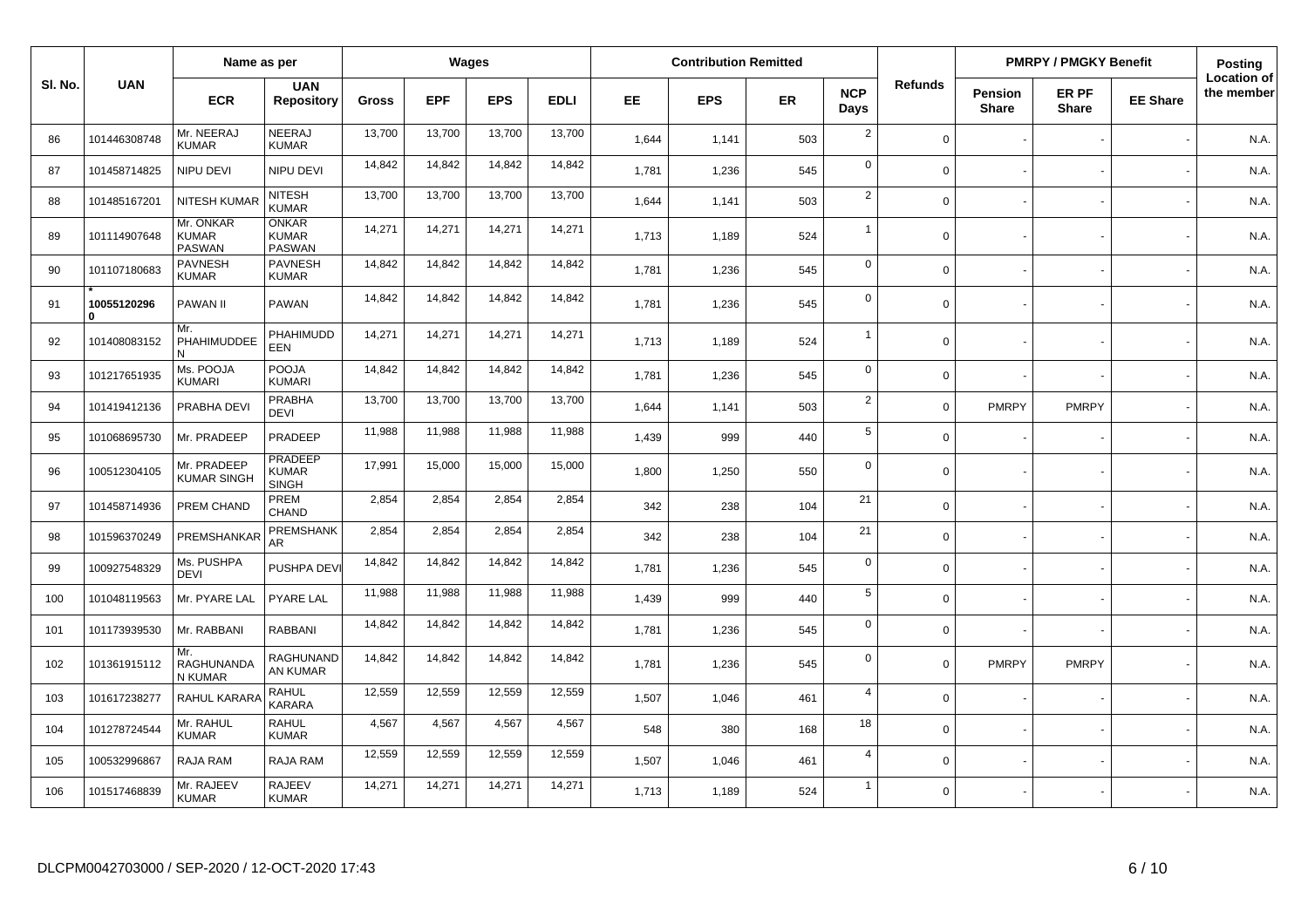|         |              | Name as per                                 |                                                |              |            | Wages      |             |       | <b>Contribution Remitted</b> |           |                    |                |                         | <b>PMRPY / PMGKY Benefit</b> |                 | <b>Posting</b>                   |
|---------|--------------|---------------------------------------------|------------------------------------------------|--------------|------------|------------|-------------|-------|------------------------------|-----------|--------------------|----------------|-------------------------|------------------------------|-----------------|----------------------------------|
| SI. No. | <b>UAN</b>   | <b>ECR</b>                                  | <b>UAN</b><br><b>Repository</b>                | <b>Gross</b> | <b>EPF</b> | <b>EPS</b> | <b>EDLI</b> | EE    | <b>EPS</b>                   | <b>ER</b> | <b>NCP</b><br>Days | <b>Refunds</b> | Pension<br><b>Share</b> | ER PF<br><b>Share</b>        | <b>EE Share</b> | <b>Location of</b><br>the member |
| 107     | 101322799699 | Mr. RAJU                                    | RAJU                                           | 14,842       | 14,842     | 14,842     | 14,842      | 1,781 | 1,236                        | 545       | $\mathbf 0$        | $\Omega$       |                         |                              |                 | N.A.                             |
| 108     | 101305427487 | Mr. RAJU<br><b>KUMAR</b>                    | RAJU KUMAR                                     | 11,988       | 11,988     | 11,988     | 11,988      | 1,439 | 999                          | 440       | $\sqrt{5}$         | $\Omega$       |                         |                              |                 | N.A.                             |
| 109     | 101489383944 | Mr. RAJU<br><b>SHARMA</b>                   | RAJU<br><b>SHARMA</b>                          | 14,842       | 14,842     | 14,842     | 14,842      | 1,781 | 1,236                        | 545       | $\mathbf 0$        | $\Omega$       |                         |                              |                 | N.A.                             |
| 110     | 101129855508 | Mr. RAKESH<br><b>KUMAR</b>                  | <b>RAKESH</b><br><b>KUMAR</b>                  | 11,988       | 11,988     | 11,988     | 11,988      | 1,439 | 999                          | 440       | $\sqrt{5}$         | $\Omega$       |                         |                              |                 | N.A.                             |
| 111     | 101365562711 | Mr. RAKESH<br><b>KUMAR JHA</b>              | <b>RAKESH</b><br><b>KUMAR JHA</b>              | 14,271       | 14,271     | 14,271     | 14,271      | 1,713 | 1,189                        | 524       | $\overline{1}$     | $\Omega$       |                         |                              |                 | N.A.                             |
| 112     | 101386670379 | Mr. RAKESH<br><b>KUMAR</b><br><b>NAMDEV</b> | <b>RAKESH</b><br><b>KUMAR</b><br><b>NAMDEV</b> | 13,700       | 13,700     | 13,700     | 13,700      | 1,644 | 1,141                        | 503       | $\overline{2}$     | $\mathbf 0$    | <b>PMRPY</b>            | <b>PMRPY</b>                 |                 | N.A.                             |
| 113     | 101488337581 | Mr. RAM<br><b>AVADH</b>                     | RAM AVADH                                      | 14,842       | 14,842     | 14,842     | 14,842      | 1,781 | 1,236                        | 545       | $\mathbf 0$        | $\Omega$       |                         |                              |                 | N.A.                             |
| 114     | 101485166748 | <b>RAM KUMAR</b>                            | <b>RAM KUMAR</b>                               | 14,271       | 14,271     | 14,271     | 14,271      | 1,713 | 1,189                        | 524       | $\overline{1}$     | $\Omega$       |                         |                              |                 | N.A.                             |
| 115     | 100551205697 | <b>RAM KUMAR</b>                            | RAM KUMAR                                      | 14,842       | 14,842     | 14,842     | 14,842      | 1,781 | 1,236                        | 545       | $\mathbf 0$        | $\Omega$       |                         |                              |                 | N.A.                             |
| 116     | 101419412087 | RAM MOHAN                                   | RAM MOHAN                                      | 14,842       | 14,842     | 14,842     | 14,842      | 1,781 | 1,236                        | 545       | $\mathbf 0$        | $\Omega$       | <b>PMRPY</b>            | <b>PMRPY</b>                 |                 | N.A.                             |
| 117     | 101471580037 | Mr. RAM ROOP                                | <b>RAM ROOP</b>                                | 3,425        | 3,425      | 3,425      | 3,425       | 411   | 285                          | 126       | 20                 | $\mathbf 0$    |                         |                              |                 | N.A.                             |
| 118     | 101414468467 | Mr. RANDHIR                                 | <b>RANDHIR</b>                                 | 13,700       | 13,700     | 13,700     | 13,700      | 1,644 | 1,141                        | 503       | $\overline{2}$     | $\mathbf 0$    |                         |                              |                 | N.A.                             |
| 119     | 100532995380 | Mr. RANJAN<br><b>KUMAR</b>                  | <b>RANJAN</b><br><b>KUMAR</b>                  | 12,559       | 12,559     | 12,559     | 12,559      | 1,507 | 1,046                        | 461       | $\overline{4}$     | $\mathbf 0$    |                         |                              |                 | N.A.                             |
| 120     | 101419412162 | <b>RAVI KUMAR</b>                           | RAVI                                           | 14,842       | 14,842     | 14,842     | 14,842      | 1,781 | 1,236                        | 545       | $\mathbf 0$        | $\mathbf 0$    |                         |                              |                 | N.A.                             |
| 121     | 101359849781 | Mr. RAVINDRA<br><b>KUMAR</b>                | <b>RAVINDRA</b><br><b>KUMAR</b>                | 7,421        | 7,421      | 7,421      | 7,421       | 891   | 618                          | 273       | 13                 | $\Omega$       |                         |                              |                 | N.A.                             |
| 122     | 100566255383 | <b>RAVINDER</b>                             | <b>RAVINDRA</b><br><b>RAUT</b>                 | 14,271       | 14,271     | 14,271     | 14,271      | 1,713 | 1,189                        | 524       | $\overline{1}$     | $\mathbf 0$    |                         |                              |                 | N.A.                             |
| 123     | 101411801360 | Mrs. REKHA                                  | <b>REKHA</b>                                   | 14,842       | 14,842     | 14,842     | 14,842      | 1,781 | 1,236                        | 545       | $\mathbf 0$        | $\Omega$       |                         |                              |                 | N.A.                             |
| 124     | 101299226232 | Mr. RITU                                    | <b>RITU</b>                                    | 13,129       | 13,129     | 13,129     | 13,129      | 1,575 | 1,094                        | 481       | $\mathbf{3}$       | $\Omega$       |                         |                              |                 | N.A.                             |
| 125     | 101129855520 | Mr. ROHIT<br><b>BHADOURIYA</b>              | <b>ROHIT</b><br><b>BHADOURIYA</b>              | 14,271       | 14,271     | 14,271     | 14,271      | 1,713 | 1,189                        | 524       | $\overline{1}$     | $\Omega$       |                         |                              |                 | N.A.                             |
| 126     | 101284524979 | ROHIT KUMAR                                 | ROHIT<br><b>KUMAR</b>                          | 5,708        | 5,708      | 5,708      | 5,708       | 685   | 475                          | 210       | 16                 | $\Omega$       |                         |                              |                 | N.A.                             |
| 127     | 101368264694 | Mrs. RUMA                                   | <b>RUMA</b>                                    | 13,700       | 13,700     | 13,700     | 13,700      | 1,644 | 1,141                        | 503       | $\overline{2}$     | $\Omega$       | <b>PMRPY</b>            | <b>PMRPY</b>                 |                 | N.A.                             |
| 128     | 101419412094 | <b>SACHIN</b>                               | SACHIN                                         | 14,271       | 14,271     | 14,271     | 14,271      | 1,713 | 1,189                        | 524       | $\overline{1}$     | $\Omega$       | <b>PMRPY</b>            | <b>PMRPY</b>                 |                 | N.A.                             |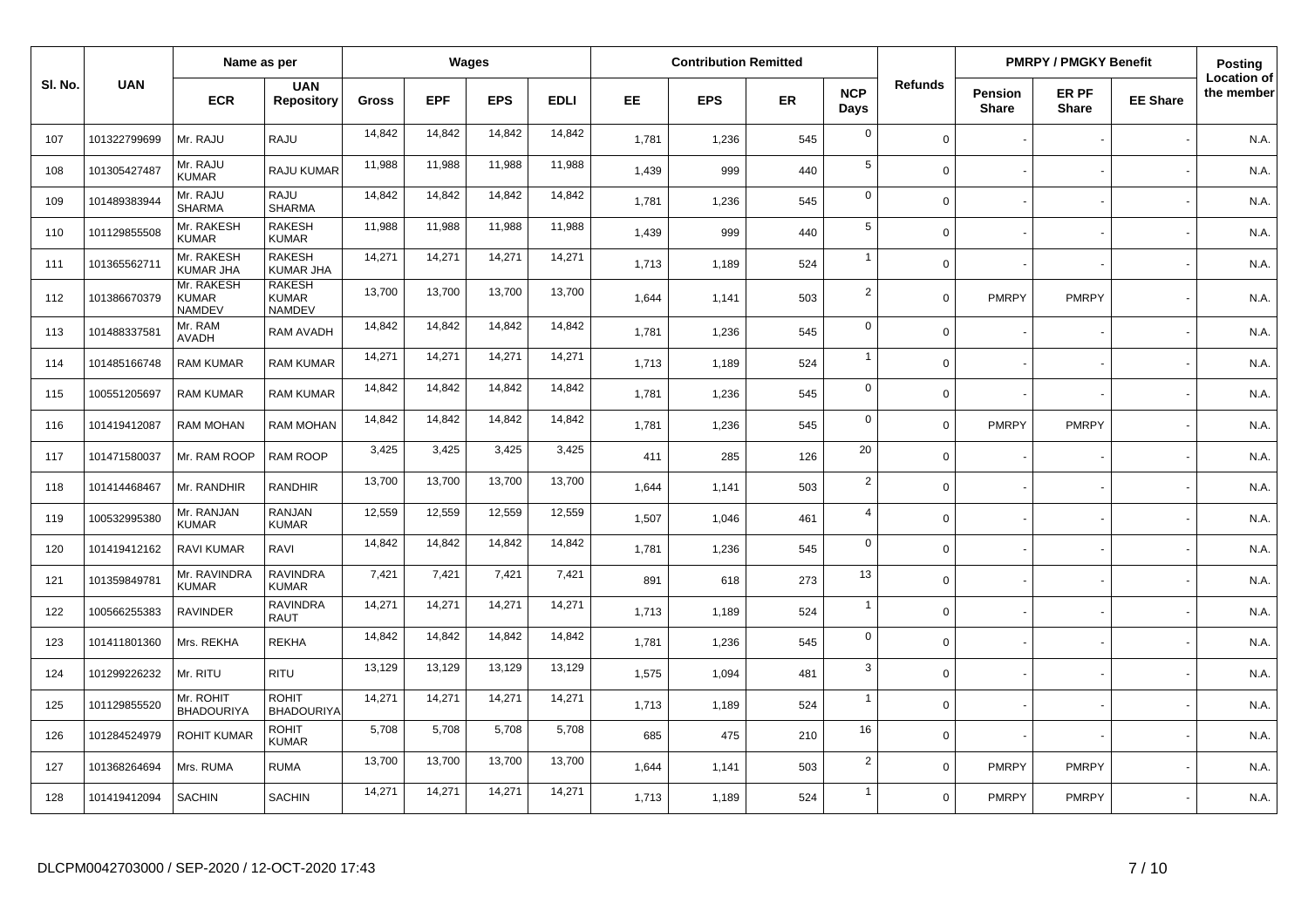|         |              | Name as per                                     |                                                 |        |            | Wages      |             |       | <b>Contribution Remitted</b> |           |                    |                |                         | <b>PMRPY / PMGKY Benefit</b> |                 | Posting                          |
|---------|--------------|-------------------------------------------------|-------------------------------------------------|--------|------------|------------|-------------|-------|------------------------------|-----------|--------------------|----------------|-------------------------|------------------------------|-----------------|----------------------------------|
| SI. No. | <b>UAN</b>   | <b>ECR</b>                                      | <b>UAN</b><br><b>Repository</b>                 | Gross  | <b>EPF</b> | <b>EPS</b> | <b>EDLI</b> | EE.   | <b>EPS</b>                   | <b>ER</b> | <b>NCP</b><br>Days | <b>Refunds</b> | Pension<br><b>Share</b> | ER PF<br><b>Share</b>        | <b>EE Share</b> | <b>Location of</b><br>the member |
| 129     | 101597453635 | <b>SACHIN KUMAR</b><br><b>RAM</b>               | <b>SACHIN</b><br><b>KUMAR RAM</b>               | 14,842 | 14,842     | 14,842     | 14,842      | 1,781 | 1,236                        | 545       | $\mathbf 0$        | $\mathbf 0$    |                         |                              |                 | N.A.                             |
| 130     | 101597453626 | <b>SAHIL KUMAR</b>                              | <b>SAHIL</b><br><b>KUMAR</b>                    | 14,842 | 14,842     | 14,842     | 14,842      | 1,781 | 1,236                        | 545       | $\mathbf 0$        | $\Omega$       |                         |                              |                 | N.A.                             |
| 131     | 10055120437  | SANDEEP<br><b>SINGH</b>                         | SANDEEP<br><b>SINGH</b>                         | 15,915 | 15,000     | 15,000     | 15,000      | 1,800 | 1,250                        | 550       | $\mathbf{3}$       | $\mathbf 0$    |                         |                              |                 | N.A.                             |
| 132     | 101233890822 | Mr. SANJEEV<br><b>KUMAR</b>                     | SANJEEV<br><b>KUMAR</b>                         | 10,846 | 10,846     | 10,846     | 10,846      | 1,302 | 903                          | 399       | $\overline{7}$     | $\mathbf 0$    |                         |                              |                 | N.A.                             |
| 133     | 100551204974 | SANJU                                           | <b>SANJU DEVI</b>                               | 14,842 | 14,842     | 14,842     | 14,842      | 1,781 | 1,236                        | 545       | $\mathbf 0$        | $\mathbf 0$    |                         |                              |                 | N.A.                             |
| 134     | 100566256767 | <b>SANTOSH</b><br><b>KUMAR</b>                  | <b>SANTOSH</b><br><b>KUMAR</b><br><b>VERMA</b>  | 16,607 | 15,000     | 15,000     | 15,000      | 1,800 | 1,250                        | 550       | $\sqrt{2}$         | $\mathbf 0$    |                         |                              |                 | N.A.                             |
| 135     | 101202820442 | Mrs. SARITA<br><b>DEVI</b>                      | <b>SARITA DEVI</b>                              | 14,842 | 14,842     | 14,842     | 14,842      | 1,781 | 1,236                        | 545       | $\mathbf 0$        | $\mathbf 0$    |                         |                              |                 | N.A.                             |
| 136     | 100543117281 | Mr.<br>SARVENDRA<br><b>KUMAR</b>                | SARVENDRA<br><b>KUMAR</b>                       | 1,713  | 1,713      | 1,713      | 1,713       | 206   | 143                          | 63        | 23                 | $\mathbf 0$    |                         |                              |                 | N.A.                             |
| 137     | 101129855549 | Mr. SARVESH<br><b>KUMAR</b>                     | SARVESH<br><b>KUMAR</b>                         | 13,700 | 13,700     | 13,700     | 13,700      | 1,644 | 1,141                        | 503       | $\overline{2}$     | $\mathbf 0$    |                         |                              |                 | N.A.                             |
| 138     | 100957444919 | Mr. SAVITRI                                     | <b>SAVITRI</b>                                  | 13,700 | 13,700     | 13,700     | 13,700      | 1,644 | 1,141                        | 503       | $\overline{2}$     | $\mathbf 0$    |                         |                              |                 | N.A.                             |
| 139     | 101426539288 | Mrs. SHAHINA                                    | <b>SHAHINA</b>                                  | 13,129 | 13,129     | 13,129     | 13,129      | 1,575 | 1,094                        | 481       | 3                  | $\mathbf 0$    |                         |                              |                 | N.A.                             |
| 140     | 100512360001 | Mr.<br>SHAILENDER<br><b>KUMAR</b>               | SHAILENDER<br><b>KUMAR</b>                      | 13,700 | 13,700     | 13,700     | 13,700      | 1,644 | 1,141                        | 503       | $\overline{2}$     | $\Omega$       |                         |                              |                 | N.A.                             |
| 141     | 101419412060 | <b>SHAMBHU</b><br><b>KUMAR</b><br><b>PASWAN</b> | <b>SHAMBHU</b><br><b>KUMAR</b><br><b>PASWAN</b> | 17,991 | 15,000     | 15,000     | 15,000      | 1,800 | 1,250                        | 550       | $\mathbf 0$        | $\mathbf 0$    |                         |                              |                 | N.A.                             |
| 142     | 100919015837 | Mr. SHARWAN<br><b>KUMAR RAM</b>                 | SHARWAN<br><b>KUMAR RAM</b>                     | 14,842 | 14,842     | 14,842     | 14,842      | 1,781 | 1,236                        | 545       | $\mathbf 0$        | $\mathbf 0$    |                         |                              |                 | N.A.                             |
| 143     | 101497092872 | SHIVAM SINGH                                    | <b>SHIVAM</b><br><b>SINGH</b>                   | 14,271 | 14,271     | 14,271     | 14,271      | 1,713 | 1,189                        | 524       | $\mathbf{1}$       | $\mathbf 0$    |                         |                              |                 | N.A.                             |
| 144     | 101485166753 | <b>SHIVENDER</b><br><b>KUMAR</b>                | <b>SHIVENDER</b><br><b>KUMAR</b>                | 14,271 | 14,271     | 14,271     | 14,271      | 1,713 | 1,189                        | 524       | $\mathbf{1}$       | $\Omega$       |                         |                              |                 | N.A.                             |
| 145     | 10091531697  | <b>SHRVAN</b><br><b>KUMAR</b><br>MANDAL         | <b>SHRVAN</b><br><b>KUMAR</b><br>MANDAL         | 14,842 | 14,842     | 14,842     | 14,842      | 1,781 | 1,236                        | 545       | $\mathbf 0$        | $\Omega$       |                         |                              |                 | N.A.                             |
| 146     | 101497730204 | Mr. SONU<br><b>KUMAR PASV/</b>                  | SONU<br><b>KUMAR</b><br>PASVAN                  | 14,271 | 14,271     | 14,271     | 14,271      | 1,713 | 1,189                        | 524       | $\overline{1}$     | $\mathbf 0$    |                         |                              |                 | N.A.                             |
| 147     | 101485167168 | SUDHNSHU<br><b>KUMAR</b>                        | SUDHNSHU<br><b>KUMAR</b>                        | 14,842 | 14,842     | 14,842     | 14,842      | 1,781 | 1,236                        | 545       | $\mathbf 0$        | $\mathbf 0$    |                         |                              |                 | N.A.                             |
| 148     | 101617237465 | <b>SUNEEL</b>                                   | <b>SUNEEL</b>                                   | 14,842 | 14,842     | 14,842     | 14,842      | 1,781 | 1,236                        | 545       | $\mathbf 0$        | $\mathbf 0$    |                         |                              |                 | N.A.                             |
| 149     | 101291452645 | Mr. SUNIL                                       | <b>SUNIL</b>                                    | 9,704  | 9,704      | 9,704      | 9,704       | 1,164 | 808                          | 356       | 9                  | $\mathbf 0$    |                         |                              |                 | N.A.                             |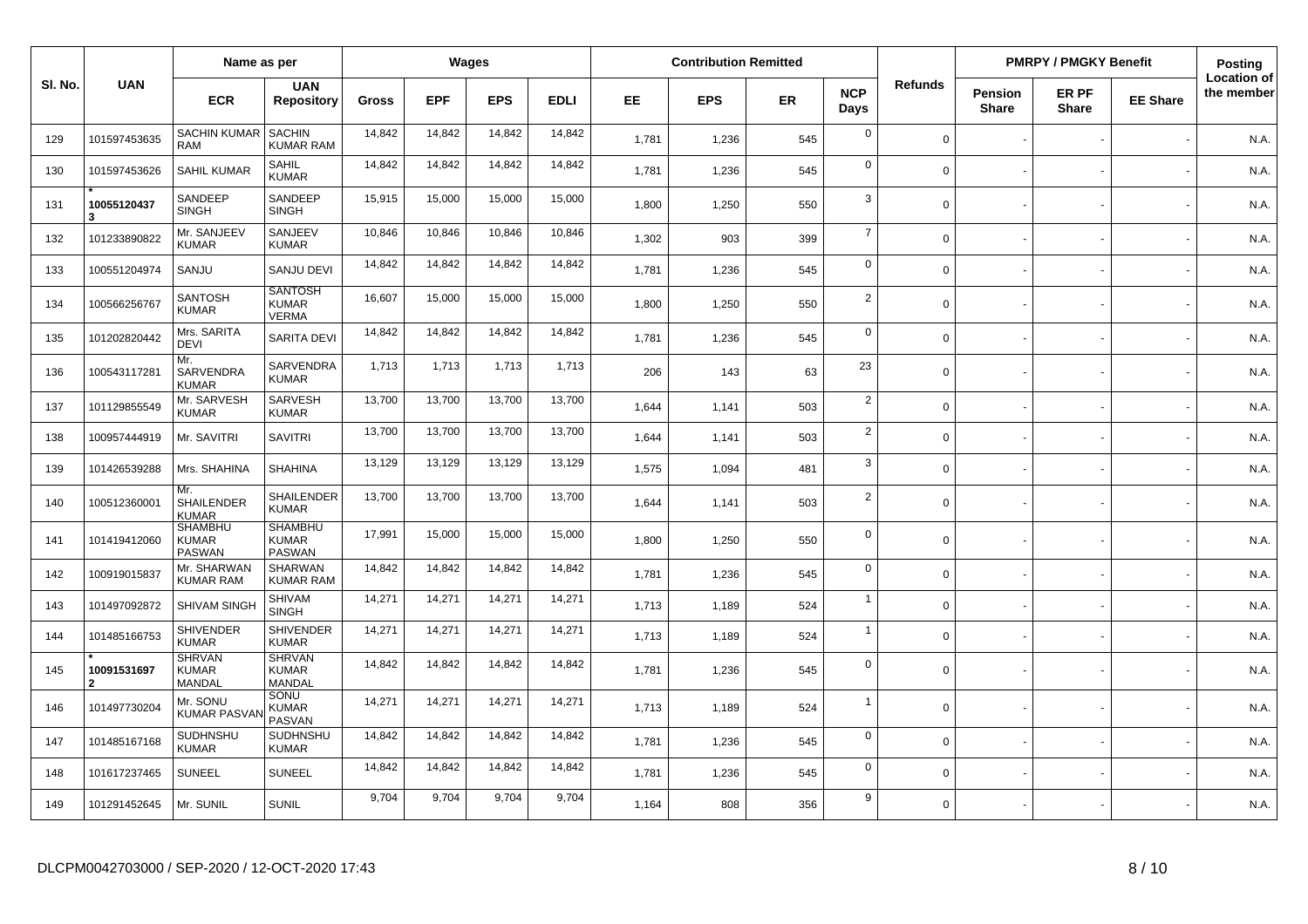|         |              | Name as per                           |                                                 |              |            | Wages      |             |       | <b>Contribution Remitted</b> |           |                    |                |                                | <b>PMRPY / PMGKY Benefit</b> |                 | Posting                          |
|---------|--------------|---------------------------------------|-------------------------------------------------|--------------|------------|------------|-------------|-------|------------------------------|-----------|--------------------|----------------|--------------------------------|------------------------------|-----------------|----------------------------------|
| SI. No. | <b>UAN</b>   | <b>ECR</b>                            | <b>UAN</b><br><b>Repository</b>                 | <b>Gross</b> | <b>EPF</b> | <b>EPS</b> | <b>EDLI</b> | EE.   | <b>EPS</b>                   | <b>ER</b> | <b>NCP</b><br>Days | <b>Refunds</b> | <b>Pension</b><br><b>Share</b> | ER PF<br><b>Share</b>        | <b>EE Share</b> | <b>Location of</b><br>the member |
| 150     | 101485166674 | <b>SUNIL KUMAR</b>                    | <b>SUNIL</b><br><b>KUMAR</b>                    | 10,846       | 10,846     | 10,846     | 10,846      | 1,302 | 903                          | 399       | $\overline{7}$     | $\Omega$       |                                |                              |                 | N.A.                             |
| 151     | 101151378669 | Mr. SUNIL<br><b>KUMAR</b>             | <b>SUNIL</b><br><b>KUMAR</b>                    | 14,842       | 14,842     | 14,842     | 14,842      | 1,781 | 1,236                        | 545       | $\mathbf 0$        | $\Omega$       |                                |                              |                 | N.A.                             |
| 152     | 100536969223 | Mr. SUNIL<br><b>KUMAR</b>             | <b>SUNIL</b><br><b>KUMAR</b>                    | 13,700       | 13,700     | 13,700     | 13,700      | 1,644 | 1,141                        | 503       | $\overline{2}$     | $\Omega$       |                                |                              |                 | N.A.                             |
| 153     | 101596750870 | Mr. SUNNY<br><b>KUMAR</b>             | <b>SUNNY</b><br><b>KUMAR</b>                    | 7,421        | 7,421      | 7,421      | 7,421       | 891   | 618                          | 273       | 13                 | $\Omega$       |                                |                              |                 | N.A.                             |
| 154     | 101262780101 | Mr. SURAJ                             | <b>SURAJ</b>                                    | 14,842       | 14,842     | 14,842     | 14,842      | 1.781 | 1,236                        | 545       | $\mathbf 0$        | $\Omega$       |                                |                              |                 | N.A.                             |
| 155     | 101193363027 | Mr. SURAJ<br><b>KUMAR</b>             | <b>SURAJ</b><br><b>KUMAR</b>                    | 12,559       | 12,559     | 12,559     | 12,559      | 1,507 | 1,046                        | 461       | $\overline{4}$     | $\Omega$       | PMRPY                          | <b>PMRPY</b>                 |                 | N.A.                             |
| 156     | 101419412115 | <b>SURENDRA</b><br><b>KUMAR SINGH</b> | <b>SURENDRA</b><br><b>KUMAR</b><br><b>SINGH</b> | 14,271       | 14,271     | 14,271     | 14,271      | 1,713 | 1,189                        | 524       |                    | $\Omega$       |                                |                              |                 | N.A.                             |
| 157     | 100511915083 | Mr. SURESH<br><b>KUMAR</b>            | <b>SURESH</b><br><b>KUMAR</b>                   | 17,299       | 15,000     | 15,000     | 15,000      | 1,800 | 1,250                        | 550       | 1                  | $\Omega$       |                                |                              |                 | N.A.                             |
| 158     | 101401265528 | <b>SURUCHI</b>                        | <b>SURUCHI</b>                                  | 14,842       | 14,842     | 14,842     | 14,842      | 1,781 | 1,236                        | 545       | $\mathbf 0$        | $\Omega$       | <b>PMRPY</b>                   | <b>PMRPY</b>                 |                 | N.A.                             |
| 159     | 100957444974 | <b>UTTAM SINGH</b>                    | <b>UTTAM</b><br><b>SINGH</b>                    | 12,559       | 12,559     | 12,559     | 12,559      | 1,507 | 1,046                        | 461       | $\overline{4}$     | $\Omega$       |                                |                              |                 | N.A.                             |
| 160     | 101154045448 | Mr.<br>VEERENDRA                      | <b>VEERENDRA</b>                                | 14,842       | 14,842     | 14,842     | 14,842      | 1.781 | 1,236                        | 545       | $\mathbf 0$        | $\Omega$       |                                |                              |                 | N.A.                             |
| 161     | 101090917298 | Mr. VICKY<br><b>KUMAR</b>             | <b>VICKY</b><br><b>KUMAR</b>                    | 14,842       | 14,842     | 14,842     | 14,842      | 1.781 | 1,236                        | 545       | $\mathbf 0$        | $\Omega$       |                                |                              |                 | N.A.                             |
| 162     | 101072068921 | Mr. VIKAS                             | <b>VIKAS</b>                                    | 13,700       | 13,700     | 13,700     | 13,700      | 1.644 | 1,141                        | 503       | $\overline{2}$     | $\Omega$       |                                |                              |                 | N.A.                             |
| 163     | 101322799725 | Mr. VIKAS<br><b>KUMAR SAH</b>         | <b>VIKAS</b><br><b>KUMAR SAH</b>                | 14,842       | 14,842     | 14,842     | 14,842      | 1,781 | 1,236                        | 545       | $\mathbf 0$        | $\Omega$       |                                |                              |                 | N.A.                             |
| 164     | 100478698484 | <b>VINOD</b>                          | VINOD                                           | 13,700       | 13,700     | 13,700     | 13,700      | 1.644 | 1,141                        | 503       | 2                  | $\Omega$       |                                |                              |                 | N.A.                             |
| 165     | 101217651838 | Mr. VIPIN<br><b>KUMAR</b>             | <b>VIPIN KUMAR</b>                              | 14,842       | 14,842     | 14,842     | 14,842      | 1,781 | 1,236                        | 545       | $\mathbf 0$        | $\Omega$       |                                |                              |                 | N.A.                             |
| 166     | 100551205582 | VISHAL                                | VISHAL SAINI                                    | 14,271       | 14,271     | 14,271     | 14,271      | 1.713 | 1,189                        | 524       |                    | $\Omega$       |                                |                              |                 | N.A.                             |
| 167     | 101059005312 | Mr. YOGESH                            | YOGESH                                          | 14,842       | 14,842     | 14,842     | 14,842      | 1.781 | 1,236                        | 545       | $\mathbf 0$        | $\Omega$       |                                |                              |                 | N.A.                             |